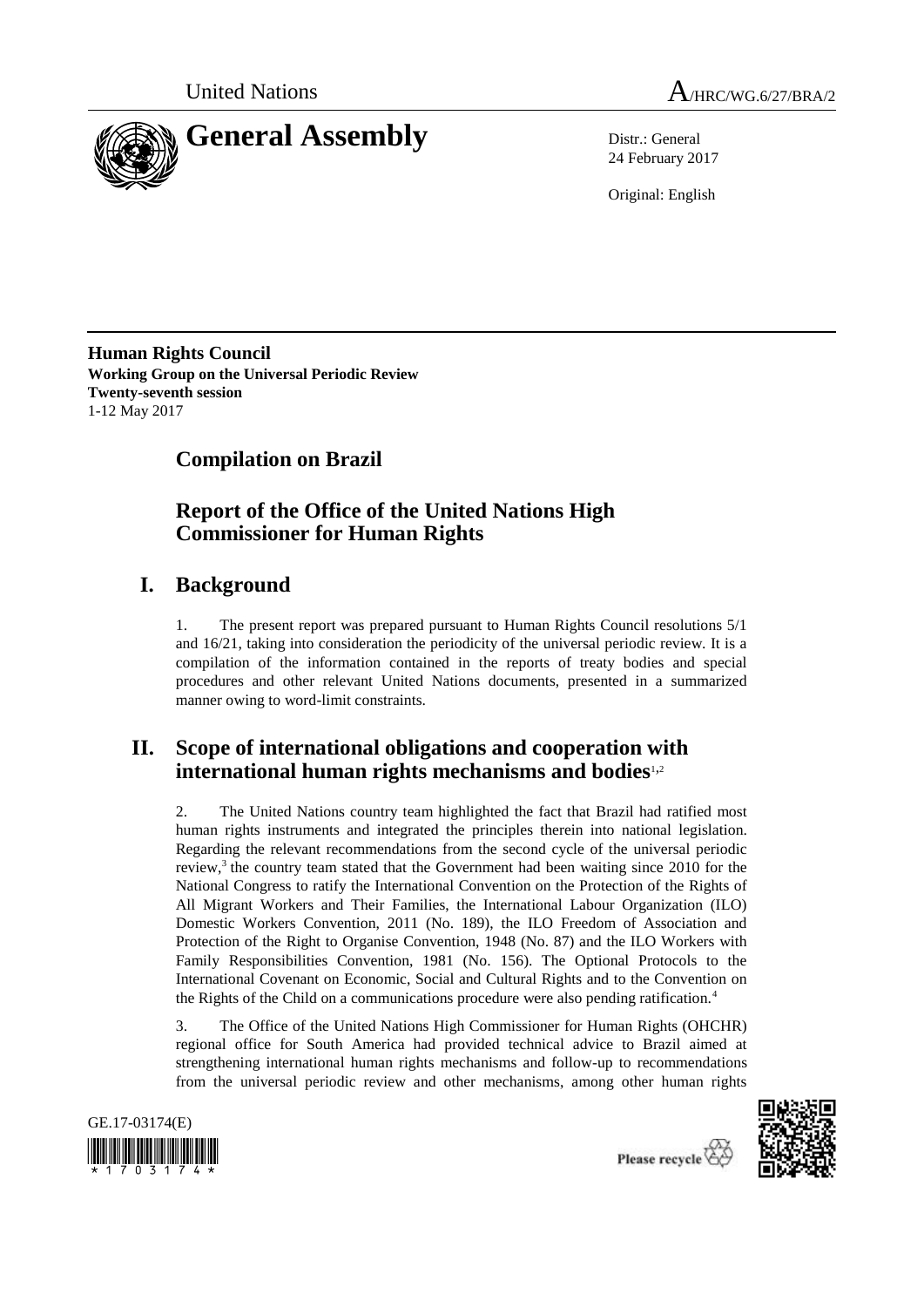issues.<sup>5</sup> OHCHR had facilitated seminars for least developed countries and small island developing States on their second review cycle, one of which had been held in 2015 in Brazil for Portuguese-speaking States.<sup>6</sup>

4. The United Nations High Commissioner for Human Rights visited Brazil and attended the first regional meeting for Latin America and the Caribbean in the context of the International Decade for People of African Descent, which had taken place in Brasilia in December 2015.<sup>7</sup>

5. Brazil contributed financially to OHCHR in  $2012<sup>8</sup>$  and to the regional office for South America, through a technical cooperation project, in 2014 and 2015.<sup>9</sup>

## **III. National human rights framework**<sup>10</sup>

6. The Special Rapporteur on minority issues noted that Congress had passed Law No. 12.986, under which the Council for the Defence of Human Rights had become the National Human Rights Council, with a more participative structure, a clearer role for civil society and a stronger institutional mandate. However, the legislation did not ensure that the new Council was fully independent. She recommended that Brazil ensure that the Council was compliant with the principles relating to the status of national institutions for the promotion and protection of human rights (the Paris Principles).<sup>11</sup> Regarding the relevant recommendations from the second review cycle,  $12$  the country team recommended that Brazil amend its legislation to provide the Council with the necessary budgetary, administrative and political independence to implement its functions. <sup>13</sup> The Special Rapporteur on the rights of indigenous peoples raised similar concerns.<sup>14</sup>

7. The same Special Rapporteur considered the disbanding of the Ministry of Women, Racial Equality, Youth and Human Rights a significant regression in the State's commitment to protecting human rights.<sup>15</sup>

8. Regarding the relevant recommendations,  $16$  the country team indicated that, despite the efforts of the Ministry of Justice to bring Brazilian legislation into line with the obligations arising from the Rome Statute of the International Criminal Court, the necessary changes were still pending.<sup>17</sup>

## **IV. Implementation of international human rights obligations, taking into account applicable international humanitarian law**

## **A. Cross-cutting issues**

## **1. Equality and non-discrimination**<sup>18</sup>

9. The Committee on the Rights of the Child was concerned about structural discrimination against indigenous and Afro-Brazilian children, children with disabilities, lesbian, gay, bisexual, transgender and intersex children, children in street situations and children living in rural and marginalized urban areas, including favelas.<sup>19</sup>

10. The Committee was concerned that strategies aimed at eliminating discrimination based on gender, sexual orientation and race had been removed from the education plans of several states. It recommended that Brazil enact legislation to prohibit discrimination and incitement to violence on the basis of sexual orientation and gender identity.<sup>20</sup>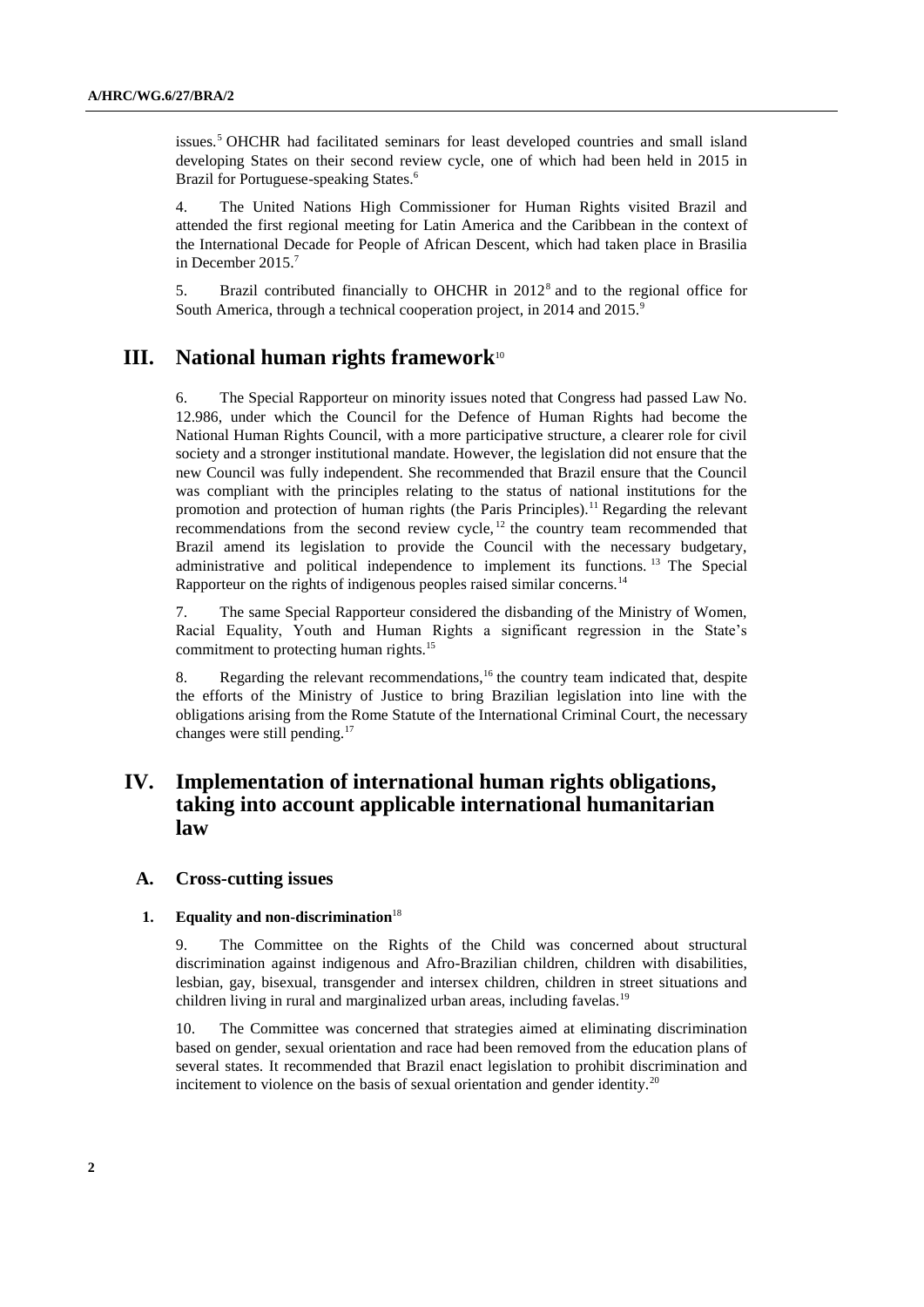11. The country team noted that, despite the international leadership of Brazil on lesbian, gay, bisexual, transgender and intersex issues, Congress had created additional challenges to the rights of lesbian, gay, bisexual, transgender and intersex persons. The proposed family statute, which excluded lesbian, gay, bisexual, transgender and intersex families from the concept of family, and the proposed national heterosexual pride day had gained support in Congress, while proposals such as the gender identity bill and the criminalization of homophobia had not made any progress. $^{21}$ 

#### **2.** Development, the environment, and business and human rights<sup>22</sup>

12. The Independent Expert on human rights and international solidarity commended Brazil for its policy of solidarity, which defined its international cooperation programme in the fields of agriculture, food security, health, social protection and education in all its modalities, both in South-South and triangular cooperation contexts.<sup>23</sup>

13. The Working Group on the issue of human rights and transnational corporations and other business enterprises encouraged Brazil to develop a full national action plan on business and human rights based on the Guiding Principles on Business and Human Rights: Implementing the United Nations "Protect, Respect and Remedy" Framework.<sup>24</sup>

14. In November 2016, five special procedure mandate holders called for immediate action to address the ongoing impact of the catastrophic collapse of a tailing dam on the river Doce in Mariana on 5 November 2015.<sup>25</sup> The Special Rapporteur on the human rights to safe drinking water and sanitation urged Brazil to secure access to safe drinking water and sanitation for the people affected.<sup>26</sup> In July 2016, a group of United Nations human rights experts commended the decision of the Superior Court of Justice to suspend the reparation settlement reached between the Government and Samarco Mining S.A.<sup>27</sup>

15. The Working Group on business and human rights recommended that Brazil strengthen the coordination between the Brazilian Institute of the Environment and Renewable Natural Resources and the Brazilian National Indian Foundation.<sup>28</sup> A Senate committee had passed an initiative to fast-track the licensing process for infrastructure works and the proposed amendments to the Mining Code included the elimination of some environmental protections.<sup>29</sup>

#### **3. Human rights and counter-terrorism**

16. The country team noted that the adoption of an antiterrorism law in 2016 had raised concerns about whether regular activities promoted by social movements and civil society organizations that were not linked to terrorism could fall under the purview of that law.<sup>30</sup> Several special procedure mandate holders had issued a warning about that legislation in November 2015.<sup>31</sup> In February 2016, the OHCHR regional office for South America criticized the adoption of the law, which included vague and ambiguous provisions that were incompatible with international human rights standards.<sup>32</sup>

## **B. Civil and political rights**

## **1. Right to life, liberty and security of person**<sup>33</sup>

17. The Committee on the Rights of the Child was concerned about widespread violence, including sexual harassment of girls, at the hands of the military police and security forces, notably against children in street situations and children living in favelas.<sup>34</sup>

18. The Special Rapporteur on minority issues was concerned about the levels of violence with a racial dimension. Of the 56,000 homicides that occurred each year, 30,000 victims were between 15 and 29 years old, of which 77 per cent were Afro-Brazilian males.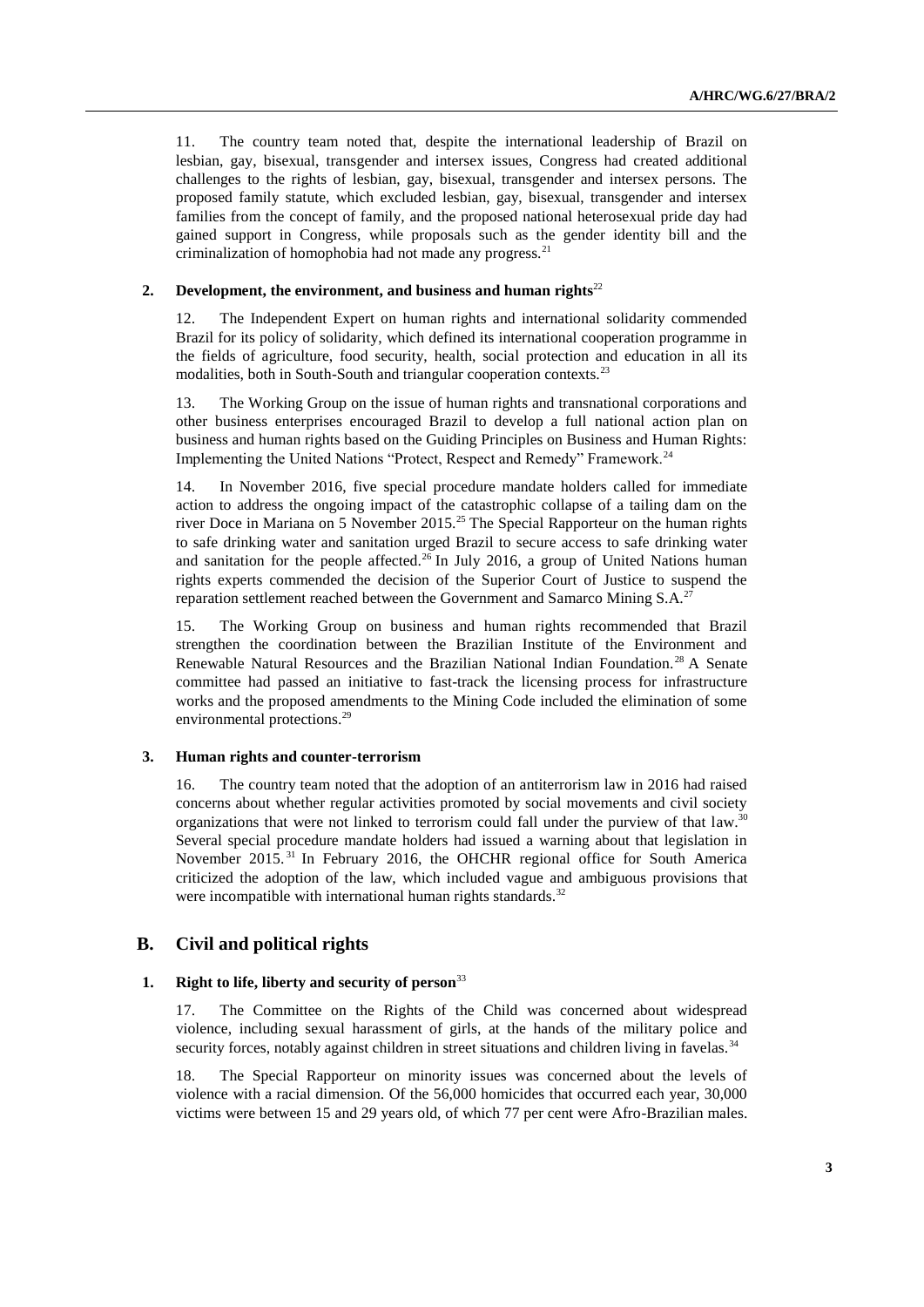She noted the widespread use of the so-called "resistance followed by death" (*autos de resistência*), which operated to legitimize homicides committed by police officers on the ground of self-defence. In 2016, the Superior Council of Civil Police Chiefs had issued a joint resolution abolishing the use of the term *auto de resistência*. 35

The Working Group of Experts on People of African Descent expressed concern about the practice of racial profiling by the police.<sup>36</sup> The country team raised similar concerns.<sup>37</sup>

20. The Special Rapporteur on the rights of indigenous peoples was concerned at the level of racially based violence against indigenous peoples.<sup>38</sup> In June 2016, she condemned the attacks on the Guarani Kaiowá indigenous community.<sup>39</sup>

21. The country team indicated that although Brazil did not criminalize homosexual acts, reports indicated that it had one of the highest levels of violence against lesbian, gay, bisexual, transgender and intersex persons.<sup>40</sup>

22. Since 2014, the OHCHR regional office for South America had condemned police violence against journalists, social protesters and violence in prisons.<sup>41</sup>

23. The Subcommittee on Prevention of Torture and Other Cruel, Inhuman or Degrading Treatment or Punishment and the Special Rapporteur on torture and other cruel, inhuman or degrading treatment or punishment <sup>42</sup> had received repeated and consistent accounts of torture and ill-treatment in the context of arrest and interrogation by military and civil police and treatment by prison personnel.<sup>43</sup> The Subcommittee was concerned by the lack of independence of the forensic medical institutes.<sup>44</sup> It recommended that Brazil issue strong condemnation, at the highest level of authority, declaring that torture would not be tolerated under any circumstances.<sup>45</sup>

24. The Special Rapporteur and the Subcommittee acknowledged the establishment of the National Committee for the Prevention and Fight against Torture and the national mechanism to prevent and combat torture as steps in the right direction. <sup>46</sup> The Special Rapporteur noted that only six states had laws establishing a torture prevention mechanism, and only two of them had effectively implemented a state preventive mechanism. He expressed concern at the reported lack of funding for those mechanisms and noted that the national mechanism was physically placed at, and financially dependent on, the Human Rights Secretariat.<sup>47</sup>

25. The Special Rapporteur noted that, according to the Ministry of Justice, the prison population was the fourth largest in the world per capita. <sup>48</sup> The Working Group on Arbitrary Detention highlighted the fact that the female prison population (around 7 per cent of the total prison population) had been growing at twice the rate of that of men.<sup>49</sup> The Working Group,<sup>50</sup> the Special Rapporteur on torture<sup>51</sup> and the Committee on the Rights of the Child<sup>52</sup> considered that overcrowding should be reduced by increasing the use of alternative measures of constraint and alternative sentences.

26. The Special Rapporteur and the Subcommittee noted that in general, detention conditions were poor regarding basic sanitation and access to drinkable water, edible food and medical and psychological care. The lack of sanitation and overcrowding had turned prisons into places where disease prevention was a permanent challenge. <sup>53</sup> The Special Rapporteur noted that lesbian, gay, bisexual, transgender and intersex persons were particularly likely to be affected by overcrowding in terms of access to health services.<sup>54</sup>

27. The Subcommittee was deeply concerned about incidents of extreme violence, including homicide, among detainees in overcrowded detention facilities. <sup>55</sup> In January 2017, the OHCHR regional office for South America requested the investigation of the death of 56 inmates during a prison riot in Manaus, and urged Brazil to implement the measures recommended by the Special Rapporteur.<sup>56</sup>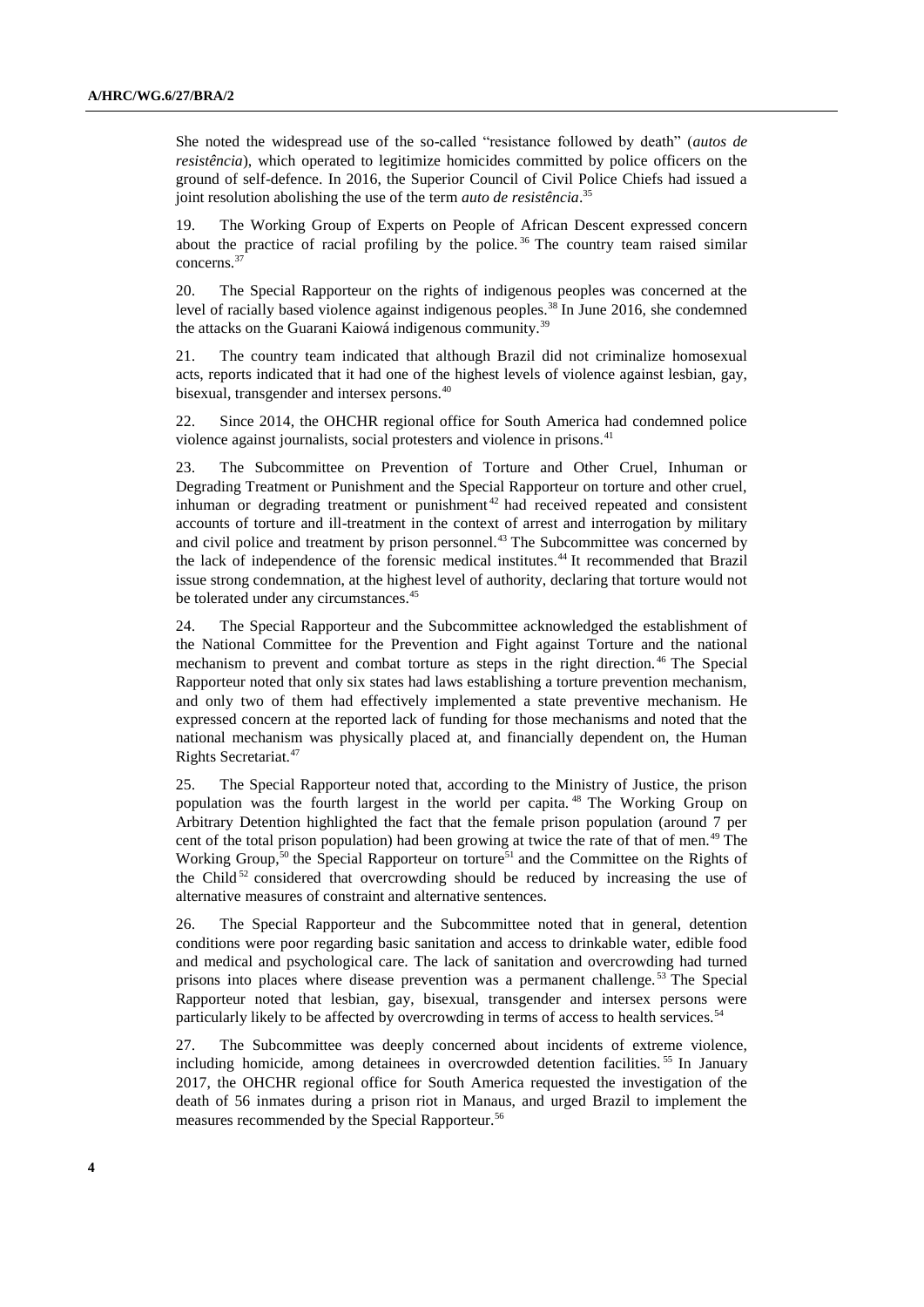28. The country team noted that Brazil had formal instruments of legal protection and juvenile justice that had not been properly enforced and were underused. The conditions at places of deprivation of liberty were substandard, overcrowded and far from being educational or fit for reintegration purposes.<sup>57</sup> Similar concerns were raised by the Subcommittee and the Special Rapporteur.<sup>58</sup>

## **2. Administration of justice, including impunity, and the rule of law**<sup>59</sup>

29. The Subcommittee on Prevention of Torture and the Special Rapporteur on torture were concerned at the high number of pretrial detainees (40 per cent) and the amount of time spent in pretrial detention.<sup>60</sup> The Working Group on Arbitrary Detention observed that deprivation of liberty was being used as the first resort rather than the last.<sup>61</sup>

30. The Subcommittee noted that, despite the legal prohibition against unlawfullyobtained evidence, confessions, including confessions obtained by torture, were reportedly used in judicial proceedings.<sup>62</sup>

31. The Special Rapporteur welcomed the expansion of alternative measures to pretrial detention, such as house arrest, electronic monitoring devices, restrictions on travel, retention of passports and the obligation to report periodically to the court.<sup>63</sup>

32. The Subcommittee and the Working Group noted that the lack of institutional autonomy, financial and human resources had curtailed the work of public defenders.<sup>64</sup> The Subcommittee recommended that Brazil expedite the creation and effective implementation of a public defence system in all states.<sup>65</sup>

33. The Working Group on business and human rights was concerned by the increasing use of the "safety suspension" (*suspensão de segurança*) legal mechanism, which allowed a higher court president to suspend a lower court's legal decision to block a development project by justifying that the project was a matter of public interest.<sup>66</sup>

34. The Special Rapporteur on the rights of indigenous peoples noted the judiciary's failure to give adequate consideration to indigenous peoples' land rights, such as through the inappropriate application of the Constitution in the Raposa-Serra do Sol ruling.<sup>67</sup> She recommended that Brazil ensure that all courts had a uniform interpretation of the limitations of that ruling.<sup>68</sup>

35. The Special Rapporteur on torture acknowledged a promising pilot project, launched in 2015, to hold custody hearings. He recommended that Brazil expand the application of custody hearings,<sup>69</sup> and the Subcommittee recommended the adoption of Senate Bill No. 554/2011.<sup>70</sup>

## **3. Fundamental freedoms and the right to participate in public and political life**<sup>71</sup>

36. The Working Group on business and human rights noted that the National Programme for the Protection of Human Rights Defenders had a limited budget and few staff.<sup>72</sup> Regarding the relevant recommendations,<sup>73</sup> the country team recommended that Brazil provide for the full implementation of its national programme for the protection of human rights defenders, ensuring that gender and ethnic perspectives were taken into account, a specific legal framework adopted, a budget allocated and multidisciplinary teams set up in all states.<sup>74</sup>

37. The Special Rapporteur on minority issues was concerned by reports of harassment, intimidation, hate speech and even acts of violence against individual members of Afroreligions, including vandalism of places of worship, burning of temples and the desecration of Afro-religious symbols.<sup>75</sup> She recommended that Brazil enact legislation in order to ensure that Afro-religious places of worship received the same protection as other religious places of worship.76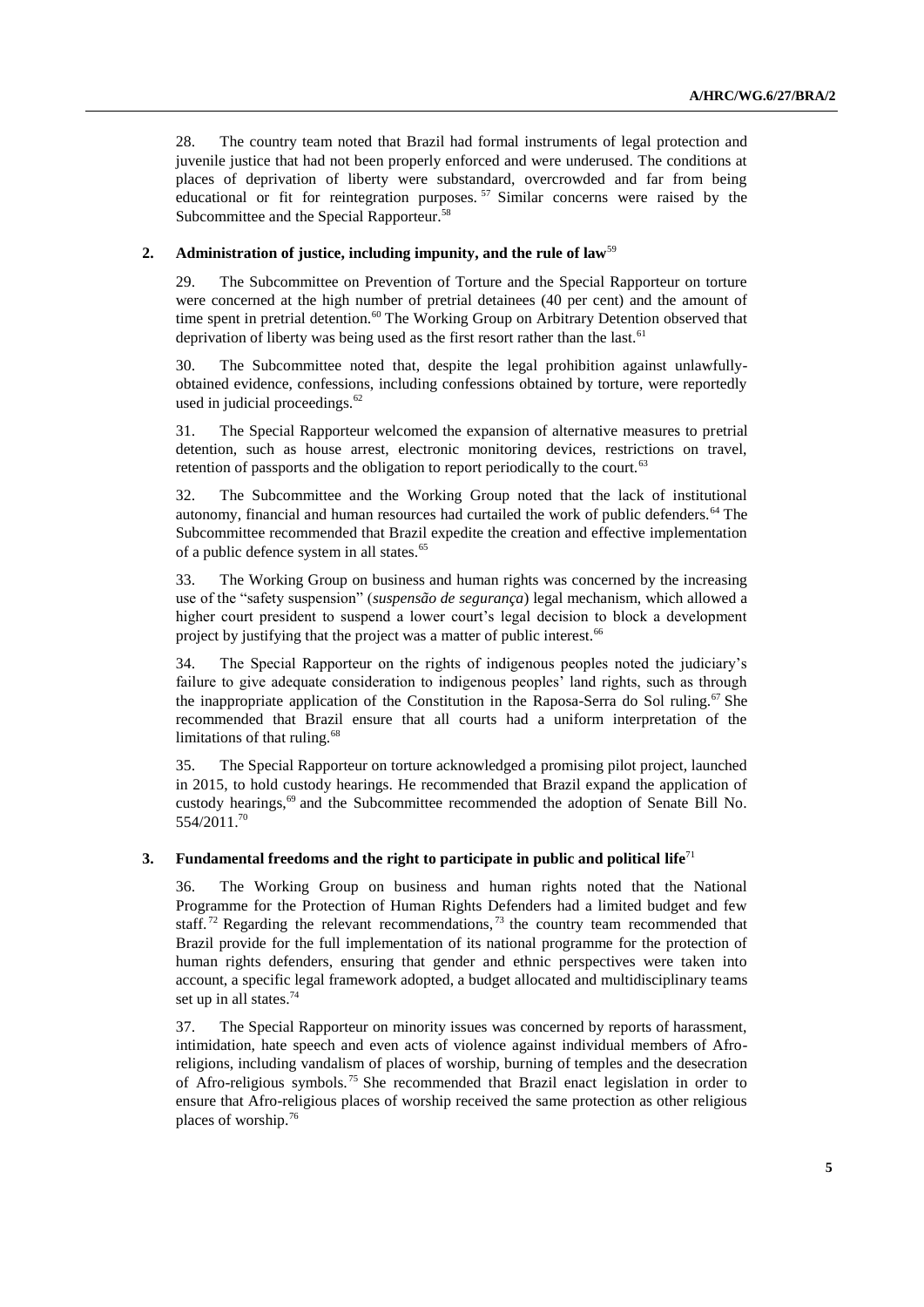38. The Special Rapporteur observed that the increasing dominance of certain religious groups and their concentration in power might have a serious negative impact on the secularist nature of the Brazilian State. She was concerned by proposed constitutional amendment No. 99, which would give religious associations the capacity to challenge the constitutionality of laws and propose constitutional amendments.<sup>77</sup>

39. In June 2016, the Special Rapporteur on the promotion and protection of the right to freedom of opinion and expression and the Special Rapporteur for Freedom of Expression of the Inter-American Commission on Human Rights expressed their concern that the Federal Government was intervening in the administration of the Brazilian Public Broadcaster and converting the National Controller's Office into a new Ministry of Transparency, Monitoring and Oversight.<sup>78</sup>

40. Regarding the recommendation on statistics,<sup>79</sup> the country team recommended that Brazil adopt human rights indicators and include disaggregated data regarding people living with HIV, lesbian, gay, bisexual, transgender and intersex persons, persons with disabilities, indigenous children and adolescents.<sup>80</sup>

## **4. Prohibition of all forms of slavery**<sup>81</sup>

41. The ILO Committee of Experts on the Application of Conventions and Recommendations acknowledged the results achieved by the National Commission for the Eradication of Slave Labor and the Special Group on Mobile Enforcement in combating slave labour. It welcomed the 2014 constitutional amendment adopting new wording for article 243 of the Constitution, and requested that Brazil take the necessary steps to ensure that any new wording of section 149 of the Penal Code did not constitute an obstacle for investigations.<sup>82</sup>

42. Regarding the recommendations on forced labour, $83$  the country team indicated that Brazil had relevant legislation in place, including a broad definition of the crime of slavery. However, bill No. 432/2013 attempted to change that definition, which could be harmful.<sup>84</sup>

43. The Working Group on business and human rights was concerned by the suspension of the publication of the so-called "dirty list" of companies suspected of using slave labour and noted that the Government had indicated its wish to reactivate it.<sup>85</sup>

## **5. Right to privacy and family life**<sup>86</sup>

44. The Committee on the Rights of the Child remained concerned about the continued placement of children in institutions on the basis of their families' socioeconomic vulnerability. It was also concerned about the high levels of violence against and abuse of children living in institutions. It recommended that Brazil establish a systematic monitoring mechanism for private care institutions.<sup>87</sup>

## **C. Economic, social and cultural rights**

#### **1. Right to work and to just and favourable conditions of work**<sup>88</sup>

45. The Committee on the Rights of Persons with Disabilities was concerned about employment discrimination against persons with disabilities, especially women. It recommended that Brazil increase the level of employment of persons with disabilities in the open labour market and take specific measures for women with disabilities.<sup>89</sup>

46. Regarding the relevant recommendation,  $90$  the country team noted that despite several initiatives, Brazil faced persistent inequalities in terms of access to employment based on gender and race. It recommended that both private and public companies implement programmes to reduce gender and racial inequalities in the world of work.<sup>91</sup>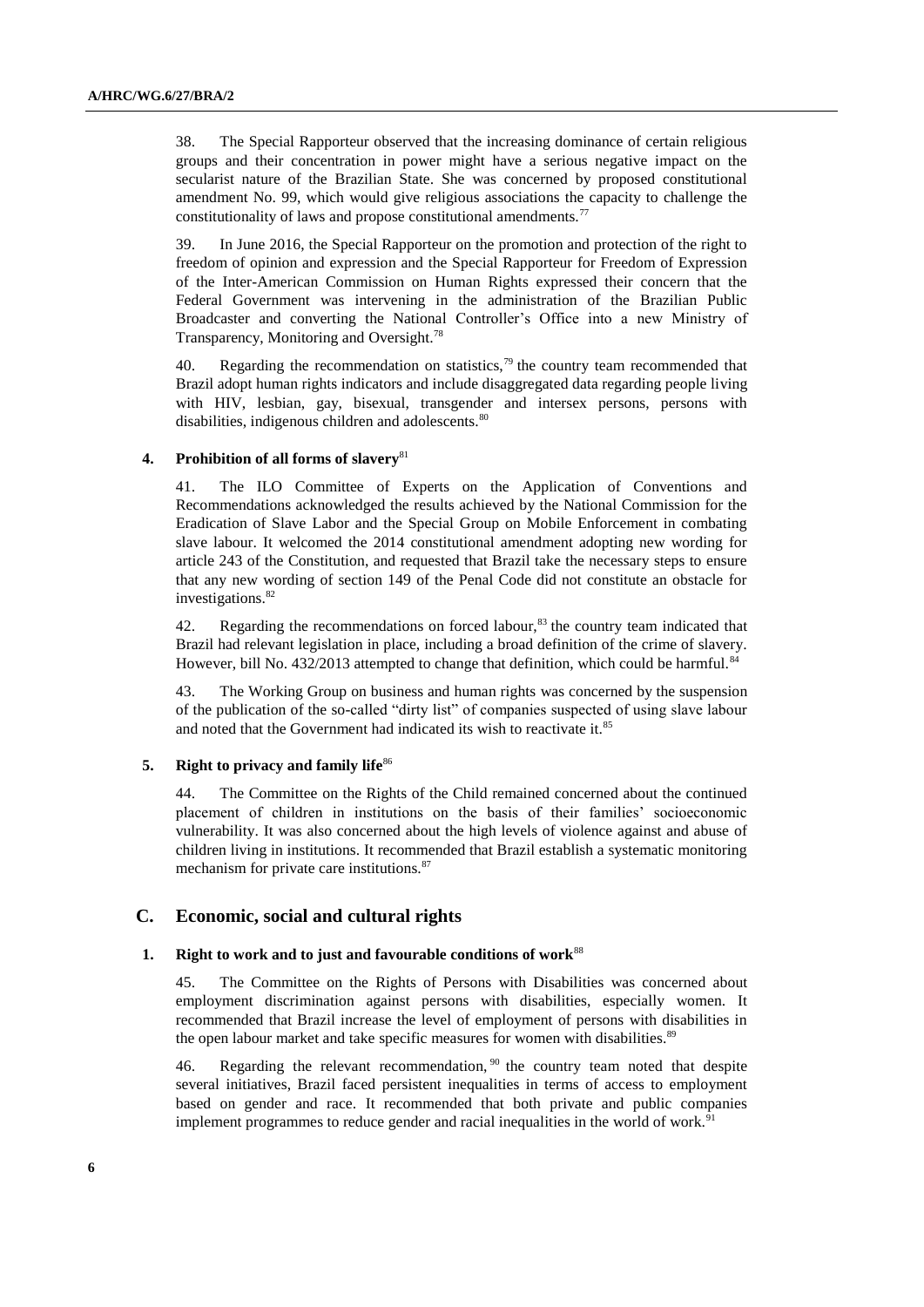## **2. Right to social security**<sup>92</sup>

47. The ILO Committee of Experts on the Application of Conventions and Recommendations stated that the payment of benefits to Brazilian nationals, as well as to refugees and stateless persons, must be guaranteed in case of their residence abroad, irrespective of the country of residence and even in the absence of any bilateral social security agreements. According to section 312 of the Social Security Regulations, the payment of benefits abroad had been made subject to the existence of bilateral agreements or the adoption of the instructions by the Ministry of Insurance and Social Assistance. The Committee urged Brazil to take legislative and practical measures to address that situation.<sup>93</sup>

## **3. Right to an adequate standard of living**<sup>94</sup>

48. The Special Rapporteur on minority issues stated that, of the 16.2 million people living in extreme poverty, 70.8 per cent were Afro-Brazilian. She noted the extreme disadvantage experienced in favela and *periferia* communities, which were often dominated by Afro-Brazilians.<sup>95</sup>

49. The Special Rapporteur acknowledged the overall significant economic progress made by Brazil in recent decades, with an estimated 25 million people having been brought out of extreme poverty. While the cash transfer programmes *Minha Casa*, *Minha Vida* and *Bolsa Familia* had assisted many minority communities, inequality for Afro-Brazilians remained.<sup>96</sup> The country team highlighted the fact that programmes such as *Bolsa Familia* and the National Programme for Strengthening Family Agriculture had contributed to tackling hunger.<sup>97</sup>

50. In December 2016, the Special Rapporteur on extreme poverty and human rights warned that the plans to freeze social spending in Brazil for 20 years were entirely incompatible with the country's human rights obligations.<sup>98</sup>

51. The Special Rapporteur on minority issues stated that, while affirmative action programmes did exist, Quilombos (communities established by escaped African slaves in diverse and often remote and isolated regions) and traditional communities often lacked access to basic services such as education, health, sanitation, infrastructure, transport and communication.<sup>99</sup>

52. The Committee on the Rights of the Child was deeply concerned about the forced eviction of over 250,000 people in the implementation of urban infrastructure projects and in the construction of stadiums for the 2014 World Cup and 2016 Olympic Games. It was concerned about the deprivation of housing and worsening living conditions for evicted families and urged Brazil to guarantee adequate compensation.<sup>100</sup>

53. The Special Rapporteur on water and sanitation noted that, despite major advances in the legal and institutional framework, the political will at the federal level, and investments in the sector, millions of people continued to live in unhealthy environments without access to water and sanitation.<sup>101</sup> People living in favelas were often deprived of access to water and sanitation because public authorities and service providers avoided installing water and sanitation networks, fearing that using public resources for such works in those areas would be considered illegal.<sup>102</sup>

54. The Special Rapporteur noted that the regions with the greatest deficits in terms of sanitation were the north and north-east.<sup>103</sup> Most of the rural population relied on other sources of water supply, and "Water for All" was one of the main programmes in rural areas.<sup>104</sup>

55. Noting also that the National Sanitation Plan was the core of federal policy for sanitation, promoting the national coordination of federal entities, she recommended that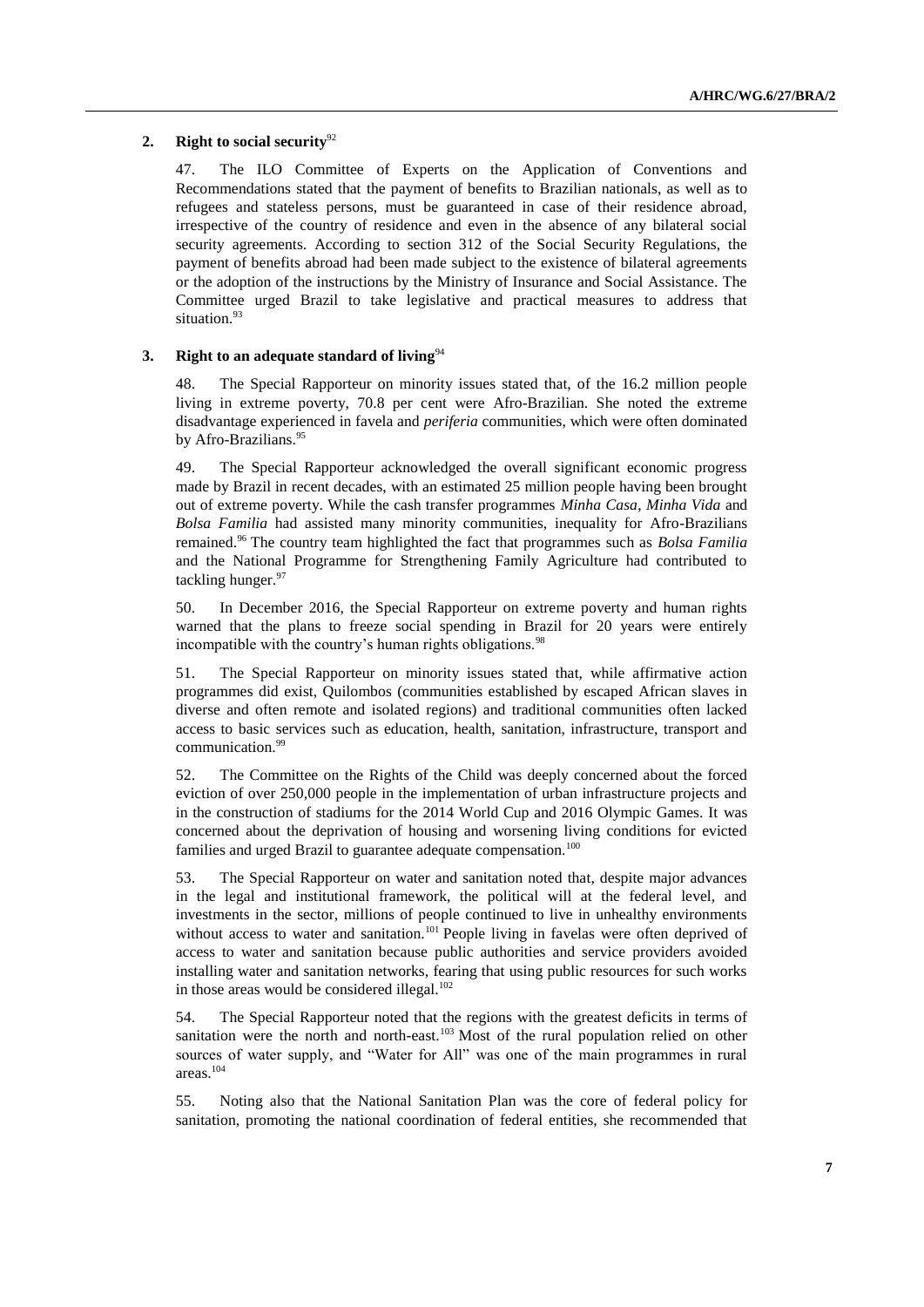Brazil ensure that the implementation of the Plan incorporated the principle of equality and the progressive elimination of inequalities. $105$ 

## **4. Right to health**<sup>106</sup>

56. Regarding the relevant recommendation,  $107$  the country team noted that Brazil had achieved most of the health targets in the Millennium Development Goals. In spite of having one of the biggest and most comprehensive health systems in the world, inequalities prevented vulnerable populations from gaining effective access to health care. Women of African descent received poorer health care than white women and constituted the majority of victims of maternal mortality.<sup>108</sup>

57. The country team indicated that the main victims of child mortality in Brazil were indigenous children. They were twice as likely to die before the age of 1, with many cases resulting from preventable causes.<sup>109</sup>

58. The Subcommittee on Prevention of Torture received allegations from pregnant inmates and mothers with babies in prison concerning a lack of obstetric care and delays in vaccinating infants.<sup>110</sup>

59. The Special Rapporteur on the rights of indigenous peoples was concerned about the health effects of illegal mining and the use of mercury in Yanomami lands.<sup>111</sup>

60. Regarding the relevant recommendation,  $112$  the country team acknowledged that one of the main achievements of the past 10 years in Brazil had been the successful control of the vertical transmission of HIV. The group most seriously affected by the AIDS epidemic in Brazil was adolescents.<sup>113</sup>

61. The Committee on the Rights of the Child noted the initiatives being taken to combat drug abuse among children, but remained concerned about the high prevalence of drug and substance abuse among children in street situations.<sup>114</sup>

62. The country team noted that the Zika virus outbreak had challenged the Government to promote prevention strategies. It recommended that Brazil adopt a comprehensive strategy for preventing the spread of the epidemic, including the improvement of water and sanitation conditions, access to sexual and reproductive health, access to family planning, and by providing health care and social benefits to those who had been affected.<sup>115</sup>

## **5. Right to education**<sup>116</sup>

63. The Special Rapporteur on minority issues noted that 64 per cent of Afro-Brazilians had not completed basic education.<sup>117</sup> Although the illiteracy rate had fallen, the country team recommended that Brazil promote educational opportunities in accordance with the Incheon Declaration: Education 2030: Towards inclusive and equitable quality education and lifelong learning for all, and the Beijing Declaration.<sup>118</sup>

64. The United Nations Educational, Scientific and Cultural Organization (UNESCO) stated that, while Brazil had significantly increased its investment in education over the past decade, it still faced major challenges in financing education. <sup>119</sup> The Literate Brazil Programme had promoted literacy.<sup>120</sup> Brazil had not taken the necessary measures to combat structural discrimination against lesbian, gay, bisexual, transgender and intersex children, particularly after several states had done away with strategies aimed at eliminating such discrimination.<sup>121</sup>

65. The country team noted that, while affirmative action had been successfully implemented in Brazil, racial inequalities persisted in the education system.<sup>122</sup> The Working Group of Experts on People of African Descent stated that Brazil had been a regional leader in affirmative action policies in employment and education for Afro-Brazilians.<sup>123</sup>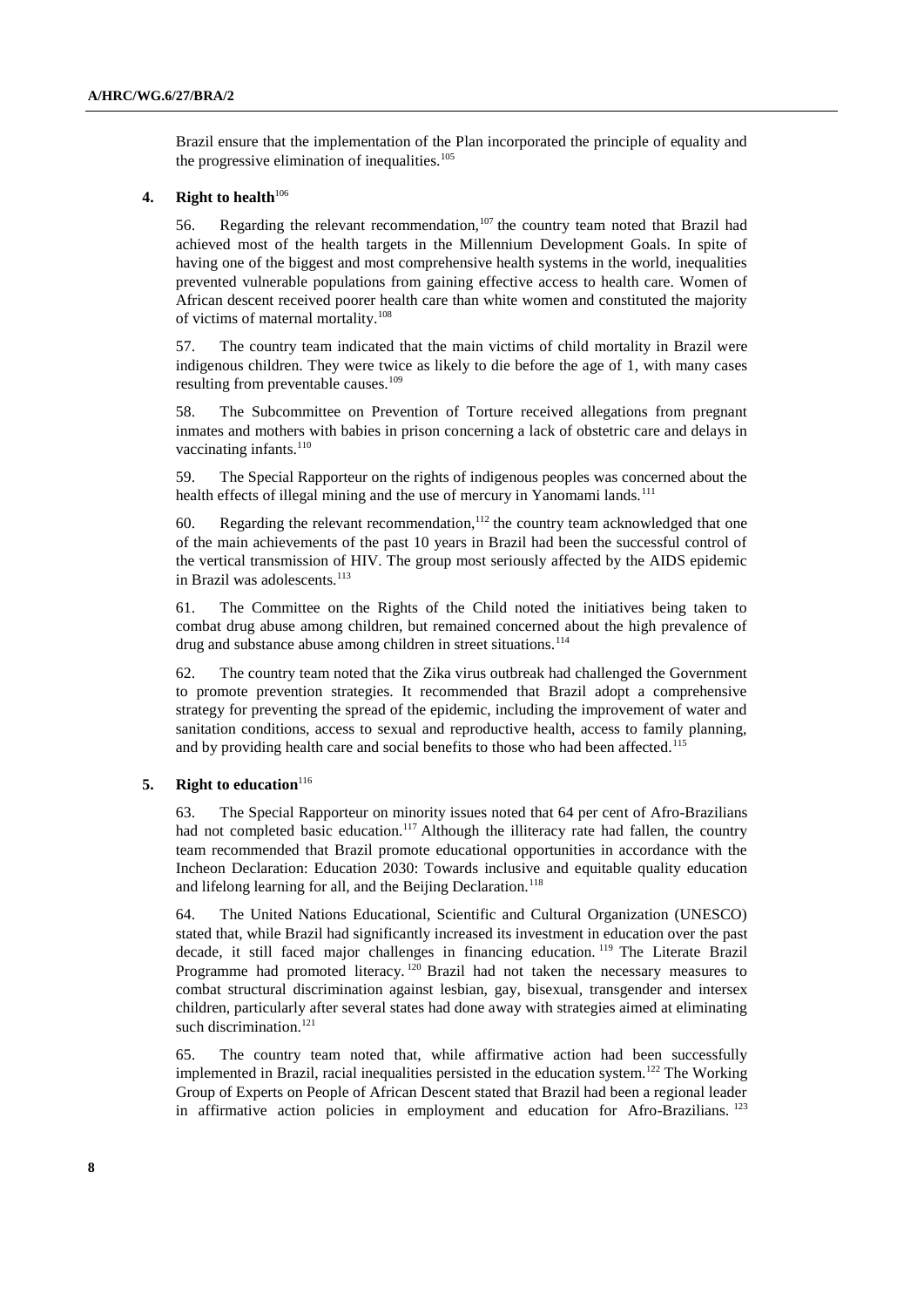Following a landmark ruling by the Supreme Court on the constitutionality of affirmative action in higher education, the Quota Law had been adopted establishing quotas for students from public schools, Afro-Brazilians and indigenous peoples to increase access to higher education.<sup>124</sup> While quotas enabled initial access to higher education, associated costs could still make education difficult for students. <sup>125</sup> The Working Group remained concerned about the lack of suitable training for teachers, the lack of relevant school materials and opposition to the teaching of Afro-Brazilian cultural and religious traditions.<sup>126</sup>

66. Regarding the relevant recommendation,  $127$  the country team was concerned that several municipal and state governments were seeking to withdraw gender mainstreaming approaches from education. 128

67. The Committee on the Rights of Persons with Disabilities was concerned that children with disabilities were refused admission to schools or were charged extra fees.<sup>129</sup>

## **D. Rights of specific persons or groups**

## **1. Women**<sup>130</sup>

68. The Working Group of Experts on People of African Descent noted that Afro-Brazilian women and girls faced intersectional discrimination based on their gender and ethnicity.<sup>131</sup>

69. The Special Rapporteur on minority issues noted that Afro-Brazilian women and girls were more likely to be victims of violence and were overrepresented in low-skilled jobs and in prison populations. There were few Afro-Brazilian women in positions of power.<sup>132</sup>

70. The country team noted that the Federal Government had promoted partnerships with local authorities and made mobile units available to provide specialized services to women living in rural areas, offering social, psychological, health and legal advice for women experiencing violence. New centres providing services to women were expected to be created at strategic points along the country's borders, addressing violence, the trafficking of women and migration. The country team noted that extending actions to prevent violence and to promote service networks for rural women remained a challenge.<sup>133</sup>

## 2. **Children**<sup>134</sup>

71. The Committee on the Rights of the Child welcomed the adoption of the National Education Plan (2014-2024), the National Plan to End Sexual Violence against Children and Adolescents and the National Plan to Combat Human Trafficking.<sup>135</sup>

72. The Committee, <sup>136</sup> the Special Rapporteur on minority issues, <sup>137</sup> the Special Rapporteur on torture,<sup>138</sup> and the Subcommittee on Prevention of Torture<sup>139</sup> were alarmed at the proposed constitutional amendment before Congress to lower the age of criminal responsibility from 18 to 16 years of age. In September 2015, the OHCHR regional office for South America stated that, by reducing the age of criminal responsibility, Brazil would contravene its international commitments.<sup>140</sup> In 2016, the Special Rapporteur on torture also expressed concern about pending legislation that would raise the maximum length of sentences for children over 14 years of age from 3 to 10 years.<sup>141</sup> The country team raised similar concerns.<sup>142</sup>

73. Regarding the relevant recommendation,  $143$  the country team noted that Brazil had enforced Law No. 13.010 of 2014 banning corporal punishment of children. Nevertheless, the law had several implementation gaps and had met with great opposition from conservative sectors of society.144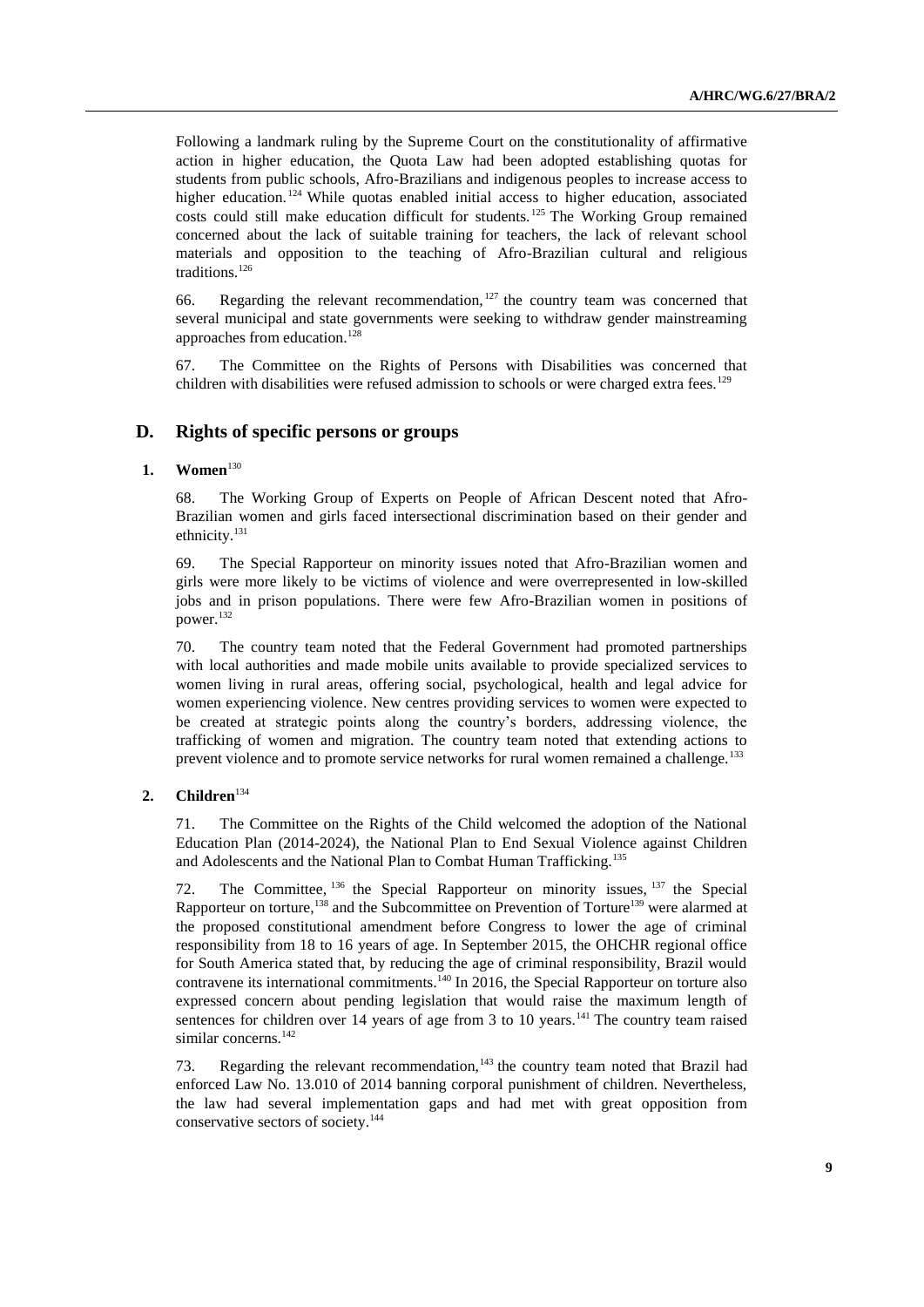74. Regarding the relevant recommendation, $145$  the Office of the United Nations High Commissioner for Refugees (UNHCR) noted that the number of children not registered at birth had fallen from 18.8 per cent in 2003 to 5.1 per cent in 2013, showing significant progress.<sup>146</sup>

## **3.** Persons with disabilities<sup>147</sup>

75. The Committee on the Rights of Persons with Disabilities welcomed the fact that the Convention on the Rights of Persons with Disabilities had constitutional rank in Brazil and praised the establishment of a permanent commission on the rights of persons with disabilities at the Chamber of Deputies of Congress, the adoption of a national plan for the rights of persons with disabilities entitled "Living without limits", and the adoption of several measures aimed at improving accessibility.<sup>148</sup>

76. The Committee was concerned that many persons with disabilities were living in poverty and had no access to resources for an adequate standard of living, particularly in indigenous communities and rural areas.<sup>149</sup>

77. It was also concerned that persons with disabilities whose legal capacity was restricted through interdiction could be sterilized without their free and informed consent.<sup>150</sup>

78. It was further concerned at reports of the arbitrary deprivation of liberty and involuntary treatment of persons with disabilities on the basis of impairment. It recommended that Brazil abolish the practice of involuntary commitment or hospitalization and prohibit forced medical treatment, particularly psychiatric treatment.<sup>151</sup>

79. Regarding the relevant recommendations,  $152$  the country team noted that the Statute of Persons with Disabilities (Law No. 13.146) had entered into force in January 2016 and that, with the support of UNESCO, Brazil had taken steps to enhance its current mechanisms for designing and implementing policies on accessibility for persons with disabilities.<sup>153</sup>

#### **4. Minorities and indigenous peoples**<sup>154</sup>

80. The Special Rapporteur on the rights of indigenous peoples commended Brazil for its efforts to implement differentiated services for indigenous peoples in the areas of health and education, and its acknowledgment of the need to improve the family allowance.<sup>155</sup>

81. She also commended the establishment of a working group within the National Human Rights Council to gather and disseminate information on the situation of indigenous peoples' rights.<sup>156</sup>

82. She further commended the establishment of an internationally recognized legal and administrative framework for the demarcation of indigenous lands, including in cases involving isolated indigenous peoples.<sup>157</sup> However, the State's failure to protect indigenous peoples' lands from illegal activities, particularly mining and logging, was a matter of concern.<sup>158</sup>

83. She noted the continued attempts in Congress to weaken the constitutional and legislative protections of indigenous peoples' rights, for example constitutional amendment proposal No. 215, which would transform land rights recognition from a technical to a political process, and the new Mining Code.<sup>159</sup>

84. She was concerned that prior consultations were not carried out with affected indigenous peoples in relation to megaprojects. <sup>160</sup> Similar concerns were raised by the Committee on the Rights of the Child<sup>161</sup> and the country team.<sup>162</sup>

85. The Special Rapporteur commended Brazil for the constructive and proactive role of the National Indian Foundation and the Public Prosecutor's Office, but was concerned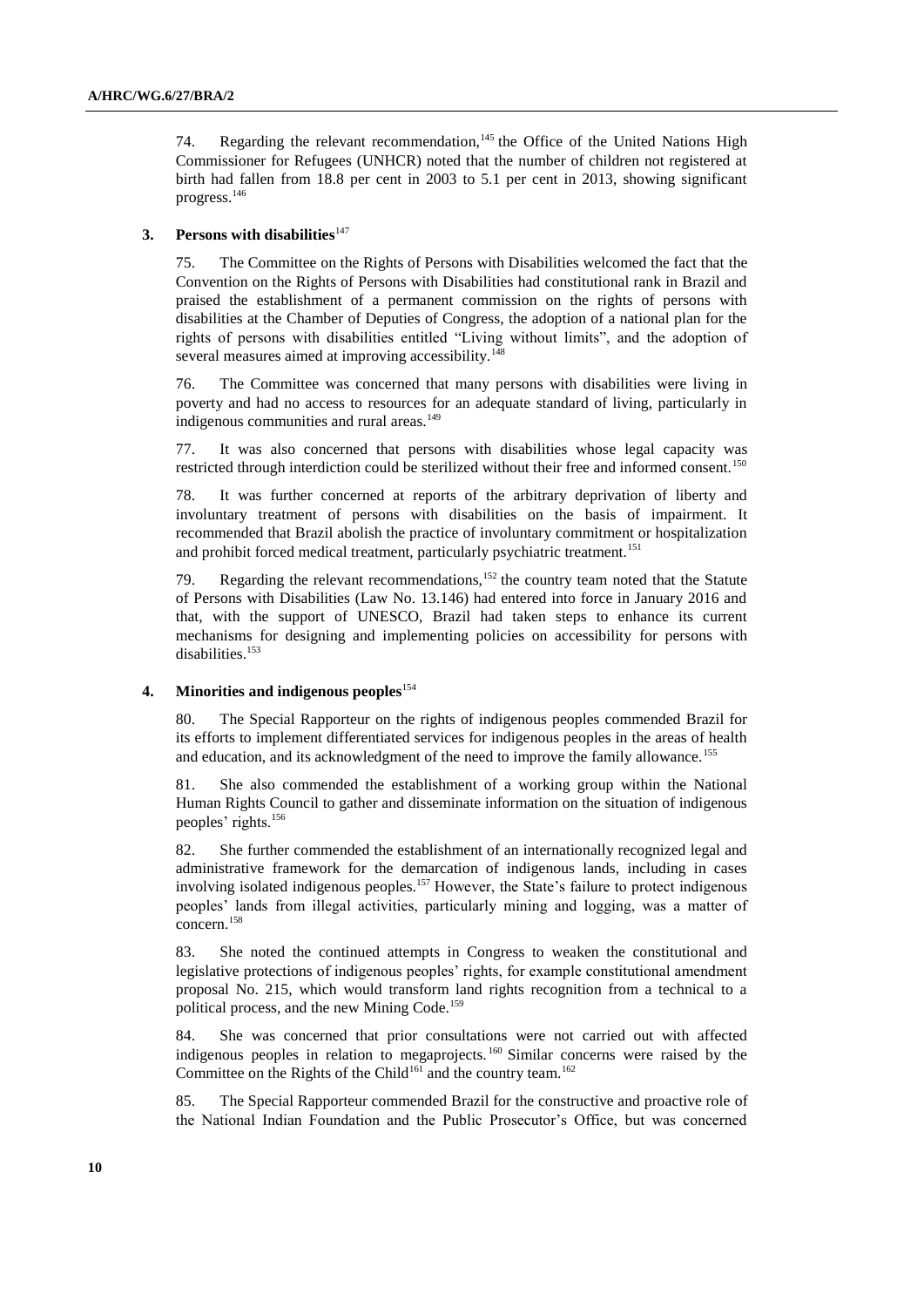about the proposed measures to reduce the Foundation's budget and staff.<sup>163</sup> The country team reported that in June 2016, the Foundation had suffered an aggressive cut to its budget, which was currently the lowest it had been in the past 10 years.<sup>164</sup>

86. The Special Rapporteur on minority issues noted that Quilombo and other traditional communities found themselves among the most socially and economically excluded peoples, even in relation to other Afro-Brazilian communities.<sup>165</sup> Similar concerns were raised by the Working Group of Experts on People of African Descent.<sup>166</sup>

87. The Special Rapporteur on minority issues noted that despite the lack of data, Roma continued to be a disadvantaged, socially excluded and largely invisible minority. She commended Brazil for its commitment to include Roma as a demographic category in the 2020 census.<sup>167</sup>

88. Regarding the relevant recommendations, <sup>168</sup> the country team noted that only 57.9 per cent of newborn indigenous children were registered in the first year of life. The Ministry of Justice and the Human Rights Secretariat had conducted awareness-raising campaigns aiming to increase registration rates.<sup>169</sup>

## **5. Migrants, refugees, asylum seekers and internally displaced persons**<sup>170</sup>

89. UNHCR stated that the total refugee population in Brazil amounted to 9,077 persons. Brazil had experienced an increase in asylum claims, from 966 new asylum seekers in 2010 to 28,670 in 2015.<sup>171</sup>

90. Regarding the relevant recommendation,  $172$  UNHCR noted that Brazil had adopted good practices to enhance the protection and integration of refugees and asylum seekers at the federal, state and municipal levels, such as state committees on asylum and migration, local integration plans, reception centres for migrants and refugees, and progress in the framework of the "Cities of Solidarity" programme.<sup>173</sup>

91. Regarding the relevant recommendation,  $174$  UNHCR noted that shelters had been created to offer assistance to victims of trafficking in 18 of the 27 states. However, despite the fact that refugees and asylum seekers were particularly at risk of falling victim to trafficking, there was currently no referral mechanism between the National Committee for Refugees and the National Committee to Combat Trafficking in Persons.<sup>175</sup>

92. UNHCR noted that the exponential increase in the number of asylum claims between 2010 and 2015 and the lack of staff in the National Committee refugee status determination unit had overloaded the national asylum system.<sup>176</sup> The country team noted the existence of harmful practices, such as keeping asylum seekers blocked indefinitely at a transit area within Guarulhos international airport.<sup>177</sup>

93. The country team also noted that migrants did not always have birth certificates or identity documents, and were in some cases stateless, which could put children at risk of being trafficked and of further abuse and exploitation.<sup>178</sup>

## *Notes*

- <sup>1</sup> Tables containing information on the scope of international obligations and cooperation with international human rights mechanisms and bodies for Brazil will be available at www.ohchr.org/EN/HRBodies/UPR/Pages/BRSession27.aspx.
- <sup>2</sup> For relevant recommendations, see A/HRC/21/11, paras. 119.3, 119.7-119.10, 119.29-119.30 and 119.41.
- <sup>3</sup> See A/HRC/21/11, paras. 119.7 (Philippines), 119.8 (Chile), 119.9 (Portugal) and 119.10 (Chad).
- <sup>4</sup> Country team submission for the universal periodic review of Brazil, p. 1.
- <sup>5</sup> OHCHR, "OHCHR in the field: Americas", in *OHCHR Report 2015*, p. 190.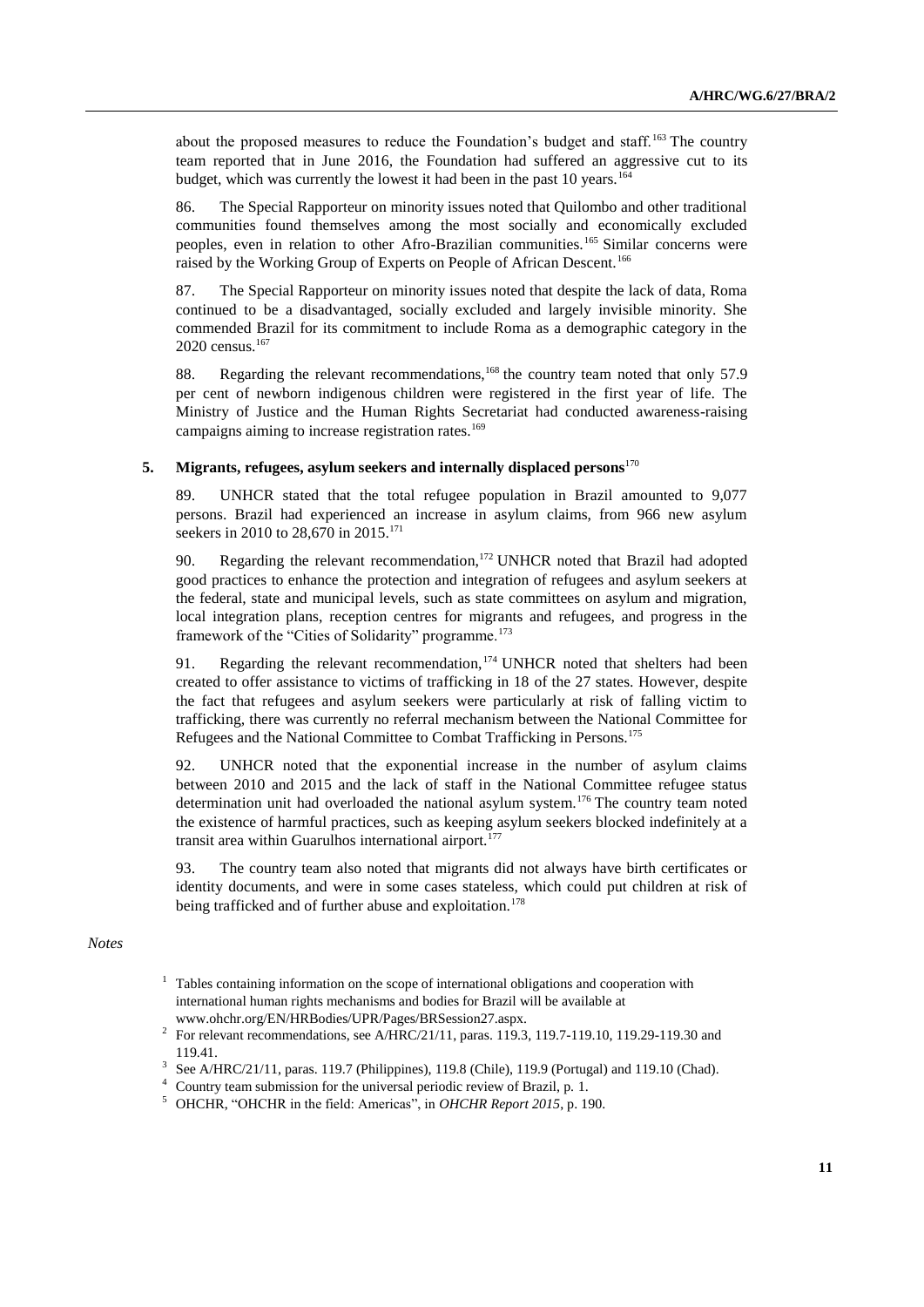- <sup>6</sup> OHCHR, "Human Rights Council Mechanisms Division", in *OHCHR Report 2015*, p. 292.
- <sup>7</sup> OHCHR, "Highlights of results", in *OHCHR Report 2015*, p. 14.
- <sup>8</sup> OHCHR, "Donor profiles", in *OHCHR Report 2012*, p. 157.
- <sup>9</sup> OHCHR, "Financial statements as at 31 December 2015", in *OHCHR Report 2015*, p. 77.
- <sup>10</sup> For relevant recommendations, see A/HRC/21/11, paras. 119.4-119.6, 119.16-119.26, 119.31, 119.33, 119.35, 119.39, 119.49, 119.60, 119.75, 119.78, 119.83, 119.86, 119.103, 119.110, 119.115 and 119.140.
- <sup>11</sup> See A/HRC/31/56/Add.1, paras. 42 and 98.
- <sup>12</sup> See A/HRC/21/11, paras.  $119.16$  (Mozambique) and 119.22 (Indonesia).
- <sup>13</sup> Country team submission, p. 3.
- <sup>14</sup> See A/HRC/33/42/Add.1, para. 87, and A/HRC/33/42/Add.5, para. 10.
- <sup>15</sup> See A/HRC/33/42/Add.1, para. 87.
- <sup>16</sup> See A/HRC/21/11, paras. 119.4 (Slovakia) and 119.5 (Slovenia).
- <sup>17</sup> Country team submission, p. 1.
- <sup>18</sup> For relevant recommendations, see A/HRC/21/11, paras. 119.24, 119.28, 119.38-119.39, 119.44, 119.49-119.50, 119.53-119.55, 119.97, 119.134 and 119.156.
- <sup>19</sup> See CRC/C/BRA/CO/2-4, para. 23.
- <sup>20</sup> Ibid., paras. 23-24.
- <sup>21</sup> Country team submission, pp. 1-2.
- <sup>22</sup> For relevant recommendations, see A/HRC/21/11, paras. 119.1 and 119.155.
- <sup>23</sup> See A/HRC/23/45/Add.1, para. 85.
- <sup>24</sup> See A/HRC/32/45/Add.1, para. 61.
- <sup>25</sup> See www.ohchr.org/EN/NewsEvents/Pages/DisplayNews.aspx?NewsID=20829&LangID=E and www.ohchr.org/EN/NewsEvents/Pages/DisplayNews.aspx?NewsID=16803&LangID=E.
- <sup>26</sup> See www.ohchr.org/EN/NewsEvents/Pages/DisplayNews.aspx?NewsID=16855&LangID=E.
- <sup>27</sup> See www.ohchr.org/EN/NewsEvents/Pages/DisplayNews.aspx?NewsID=20242&LangID=E.
- <sup>28</sup> See A/HRC/32/45/Add.1, para. 70.
- <sup>29</sup> Ibid., para. 43.
- <sup>30</sup> Country team submission, p. 7.
- <sup>31</sup> See www.ohchr.org/EN/NewsEvents/Pages/DisplayNews.aspx?NewsID=16709&LangID=E.
- <sup>32</sup> See http://acnudh.org/en/brazil-un-human-rights-criticizes-approval-of-anti-terrorism-law/.
- <sup>33</sup> For relevant recommendations, see A/HRC/21/11, paras. 119.11-119.15, 119.59-119.69, 119.71-119.78 and 119.110.
- <sup>34</sup> See CRC/C/BRA/CO/2-4, para. 35.
- <sup>35</sup> See A/HRC/31/56/Add.1, paras. 50-52. See also country team submission, p. 11, and CAT/OP/BRA/3, para. 18.
- <sup>36</sup> See A/HRC/27/68/Add.1, paras. 79 and 105.
- <sup>37</sup> Country team submission, p. 11.
- $38$  See A/HRC/33/42/Add.1, para. 60.
- See www.ohchr.org/EN/NewsEvents/Pages/DisplayNews.aspx?NewsID=20158&LangID=E.
- <sup>40</sup> Country team submission, p. 5. See also A/HRC/31/57/Add.4 and Corr.1, para. 32, and CAT/OP/BRA/3, para. 71.
- <sup>41</sup> See http://acnudh.org/brasil-violencia-en-protestas-sociales-preocupa-a-acnudh-regional/, http://acnudh.org/en/ohchr-condemns-violence-in-brazilian-prisons/,
	- http://acnudh.org/en/ohchr-condemns-violence-against-journalists-in-brazil/,

http://acnudh.org/oficina-de-derechos-humanos-de-la-onu-condena-ejecuciones-extrajudiciales-enbrasil/,

http://acnudh.org/en/ohchr-south-america-repudiates-deaths-of-a-civilian-and-two-police-officers-inbrazil/,

http://acnudh.org/en/regional-office-calls-on-protecting-journalists-and-media-professionals-inbrazil/,

http://acnudh.org/en/brazil-public-statement-by-the-ohchr-regional-office-for-south-america-and-unwomen-brazil-on-the-violent-death-of-luana-reis-2/ and

http://acnudh.org/pt-br/brasil-direitos-humanos-da-onu-condena-morte-de-candidato-em-goias/.

<sup>42</sup> See A/HRC/31/57/Add.4 and Corr.1, para. 50, A/HRC/31/57/Add.6 and CAT/OP/BRA/3, paras. 15-17.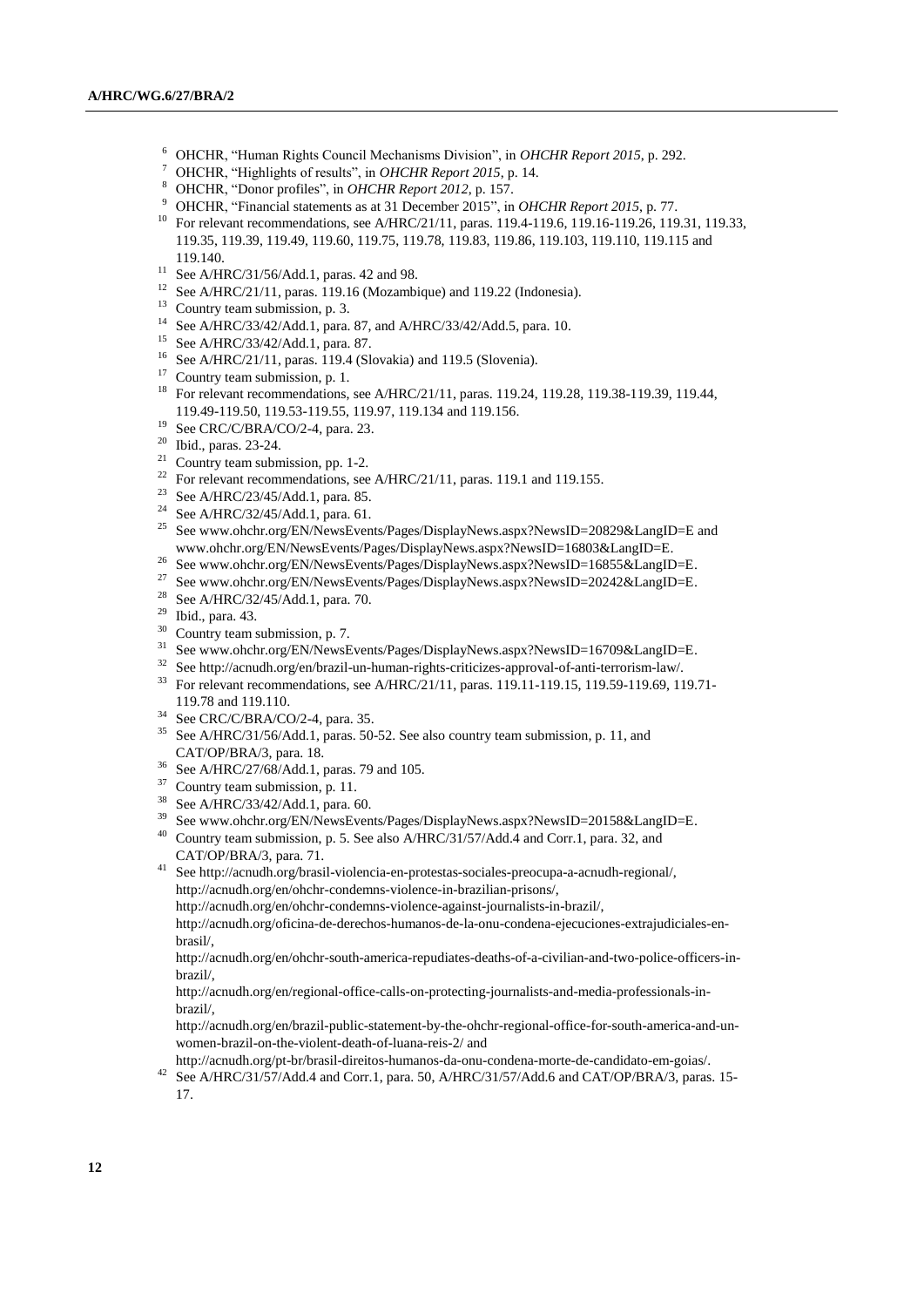- See CAT/OP/BRA/1, para. 79.
- See CAT/OP/BRA/3, paras. 20-22.
- See CAT/OP/BRA/1, para. 53.
- See A/HRC/31/57/Add.4 and Corr.1, para. 59, and CAT/OP/BRA/3, paras. 15-17.
- See A/HRC/31/57/Add.4 and Corr.1, paras. 84 and 86. See also CAT/OP/BRA/3, paras. 15-17.
- See A/HRC/31/57/Add.4 and Corr.1, para. 16.
- See A/HRC/27/48/Add.3, paras. 69-70. See also CAT/OP/BRA/3, para. 64.
- See A/HRC/27/48/Add.3, para. 95.
- See A/HRC/31/57/Add.4 and Corr.1, para. 100.
- See CRC/C/BRA/CO/2-4, para. 88.
- See A/HRC/31/57/Add.4 and Corr.1, paras. 129-130. See also CAT/OP/BRA/3, paras. 41 and 45-54.
- See A/HRC/31/57/Add.4 and Corr.1, para. 36.
- See CAT/OP/BRA/3, para. 50.
- See http://acnudh.org/brasil-onu-derechos-humanos-pide-medidas-contra-la-violencia-en-prisionestras-motines-en-manaos/.
- Country team submission, p. 6.
- See CAT/OP/BRA/3, paras. 45 and 69, and A/HRC/31/57/Add.4 and Corr.1, paras. 123-125.
- For relevant recommendations, see A/HRC/21/11, paras. 119.90 and 119.110-119.126.
- See CAT/OP/BRA/3, para. 25, and A/HRC/31/57/Add.4 and Corr.1, para. 19.
- See A/HRC/27/48/Add.3, para. 79.
- See CAT/OP/BRA/3, paras. 33-39, and CAT/OP/BRA/1, paras. 30 and 52-53.
- See A/HRC/31/57/Add.4, para. 100.
- See A/HRC/27/48/Add.3, para. 105.
- See CAT/OP/BRA/1, paras. 24 and 26.
- See A/HRC/32/45/Add.1, para. 44.
- See A/HRC/33/42/Add.1, para. 79.
- Ibid., para. 97.
- See A/HRC/31/57/Add.4 and Corr.1, paras. 97 and 147.
- See CAT/OP/BRA/3, paras. 25-27.
- For relevant recommendations, see A/HRC/21/11, paras. 119.79-119.89, 119.130, 119.144, 119.146 and 119.148.
- See A/HRC/32/45/Add.1, para. 50.
- See A/HRC/21/11, paras. 119.83 (Timor-Leste) and 119.86 (Belgium).
- Country team submission, p. 6.
- See A/HRC/31/56/Add.1, para. 81.
- Ibid., para. 112.
- Ibid., para. 87.
- See www.ohchr.org/EN/NewsEvents/Pages/DisplayNews.aspx?NewsID=20176&LangID=E.
- <sup>79</sup> See A/HRC/21/11, para. 119.25 (Belgium).
- Country team submission, p. 12.
- <sup>81</sup> For relevant recommendations, see A/HRC/21/11, paras. 119.98-119.103, 119.106-119.107 and 119.119.
- See

#### www.ilo.org/dyn/normlex/en/f?p=1000:13100:0::NO:13100:P13100\_COMMENT\_ID:3252846:NO.

- See A/HRC/21/11, paras. 119.107 (Iraq) and 119.119 (Paraguay).
- <sup>84</sup> Country team submission, p. 7.
- See A/HRC/32/45/Add.1, para. 53.
- For relevant recommendations, see A/HRC/21/11, paras. 119.127-119.129.
- See CRC/C/BRA/CO/2-4, paras. 45-46.
- For relevant recommendations, see A/HRC/21/11, paras. 119.43, 119.107, 119.119, 119.151-119.152 and 119.154.
- 89 See CRPD/C/BRA/CO/1, paras. 48-49.
- <sup>90</sup> See A/HRC/21/11, para. 119.51 (Turkey).
- <sup>91</sup> Country team submission, p. 9. See also CAT/OP/BRA/3, para. 62.
- <sup>92</sup> For the relevant recommendation, see A/HRC/21/11, para. 119.133.
- See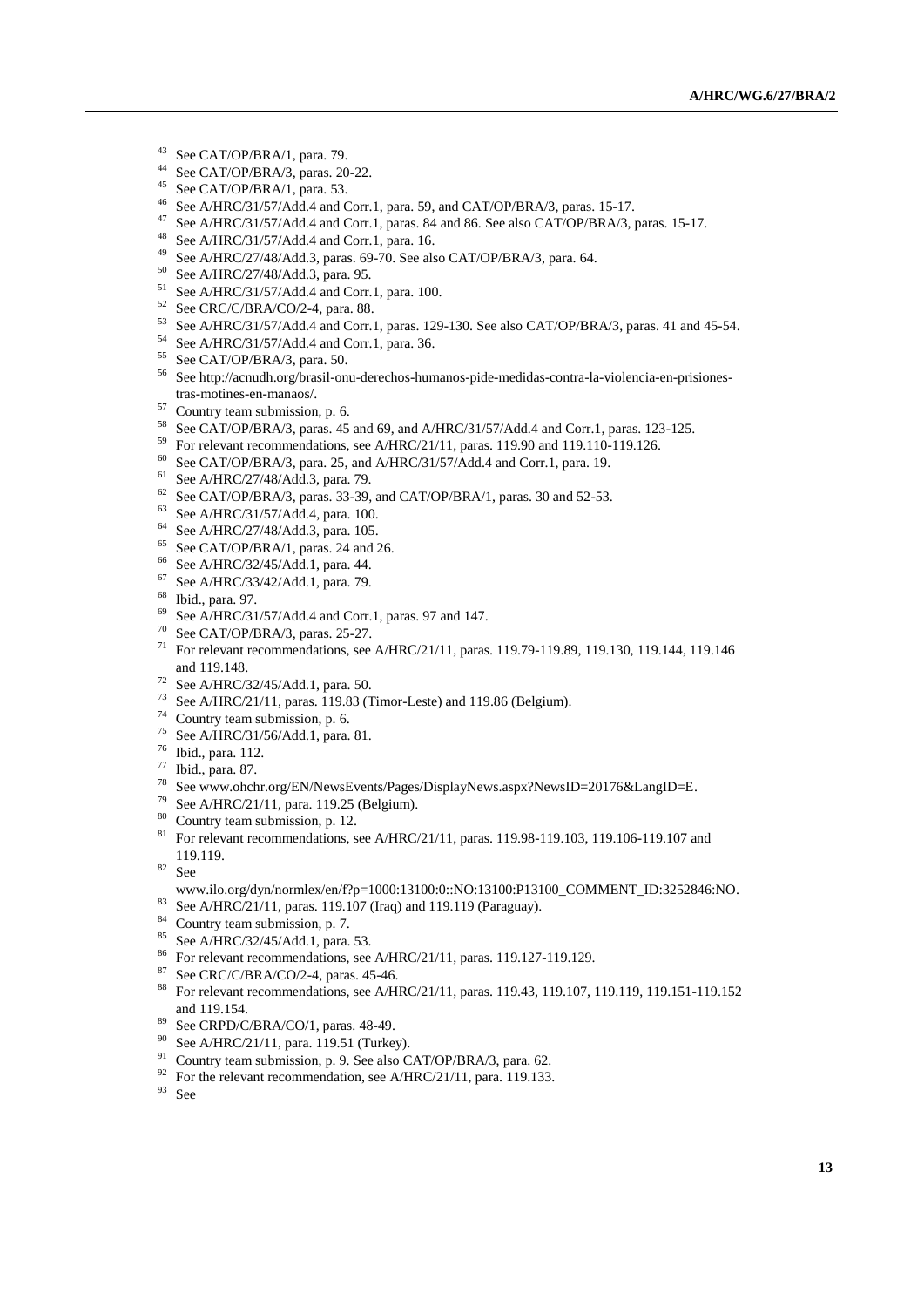www.ilo.org/dyn/normlex/en/f?p=1000:13100:0::NO:13100:P13100\_COMMENT\_ID,P11110\_ COUNTRY\_ID,P11110\_COUNTRY\_NAME,P11110\_COMMENT\_YEAR:3248760,102571,Brazil, 2015.

- <sup>94</sup> For relevant recommendations, see A/HRC/21/11, paras. 119.58, 119.131-119.132, 119.135-119.137, 119.141-119.145, 119.147, 119.150, 119.153, 119.157 and 119.170.
- <sup>95</sup> See A/HRC/31/56/Add.1, para. 57. See also country team submission, p. 11.
- <sup>96</sup> See A/HRC/31/56/Add.1, para. 41.
- <sup>97</sup> Country team submission, p. 3.
- <sup>98</sup> See www.ohchr.org/EN/NewsEvents/Pages/DisplayNews.aspx?NewsID=21006&LangID=E.
- <sup>99</sup> See A/HRC/31/56/Add.1, para. 74.
- <sup>100</sup> See CRC/C/BRA/CO/2-4, paras. 71-72.
- <sup>101</sup> See A/HRC/27/55/Add.1, para. 97, and A/HRC/27/55/Add.4.
- <sup>102</sup> See A/HRC/27/55/Add.1, para. 54.
- <sup>103</sup> Ibid., paras. 13-14.
- <sup>104</sup> Ibid., paras. 59-61.
- <sup>105</sup> Ibid., paras. 35-38 and 99.
- <sup>106</sup> For relevant recommendations, see A/HRC/21/11, paras. 119.146, 119.148-119.149 and 119.151-119.152.
- <sup>107</sup> See A/HRC/21/11, para. 119.148 (Cuba).
- <sup>108</sup> Country team submission, p. 10.
- <sup>109</sup> Ibid., p. 12.
- <sup>110</sup> See CAT/OP/BRA/1, para. 48.
- <sup>111</sup> See A/HRC/33/42/Add.1, para. 72.
- <sup>112</sup> See A/HRC/21/11, para. 119.152 (Islamic Republic of Iran).
- $113$  Country team submission, p. 10.
- <sup>114</sup> See CRC/C/BRA/CO/2-4, para. 63.
- <sup>115</sup> Country team submission, p. 10.
- <sup>116</sup> For relevant recommendations, see A/HRC/21/11, paras. 119.156-119.161.
- <sup>117</sup> See A/HRC/31/56/Add.1, para. 57.
- $118$  Country team submission, p. 11.
- <sup>119</sup> UNESCO submission for the universal periodic review of Brazil, p. 17.
- <sup>120</sup> Ibid., p. 23.
- <sup>121</sup> Ibid., pp. 23-24.
- <sup>122</sup> Country team submission, p. 10.
- <sup>123</sup> See A/HRC/27/68/Add.1, para. 25.
- <sup>124</sup> Ibid., para. 16.
- <sup>125</sup> Ibid., para. 42.
- <sup>126</sup> Ibid., para. 37.
- <sup>127</sup> See A/HRC/21/11, para. 119.161 (Iraq).
- <sup>128</sup> Country team submission, p. 11.
- <sup>129</sup> See CRPD/C/BRA/CO/1, para. 44.
- <sup>130</sup> For relevant recommendations, see A/HRC/21/11, paras. 119.2, 119.45, 119.47, 119.90-119.96 and 119.140.
- <sup>131</sup> See A/HRC/27/68/Add.1, para. 83.
- <sup>132</sup> See A/HRC/31/56/Add.1, para. 59.
- <sup>133</sup> Country team submission, p. 8.
- <sup>134</sup> For relevant recommendations, see A/HRC/21/11, paras. 119.33, 119.104-119.105, 119.108-119.109 and 119.140.
- <sup>135</sup> See CRC/C/BRA/CO/2-4, para. 5.
- <sup>136</sup> Ibid., para. 87.
- <sup>137</sup> See A/HRC/31/56/Add.1, para. 55.
- <sup>138</sup> See A/HRC/31/57/Add.4 and Corr.1, paras. 108-109.
- <sup>139</sup> See CAT/OP/BRA/3, para. 66.
- <sup>140</sup> See http://acnudh.org/en/opinion-piece-by-reducing-the-age-of-criminal-responsibility-brazil-wouldignore-international-commitments/.
- <sup>141</sup> See www.ohchr.org/EN/NewsEvents/Pages/DisplayNews.aspx?NewsID=20387&LangID=E.